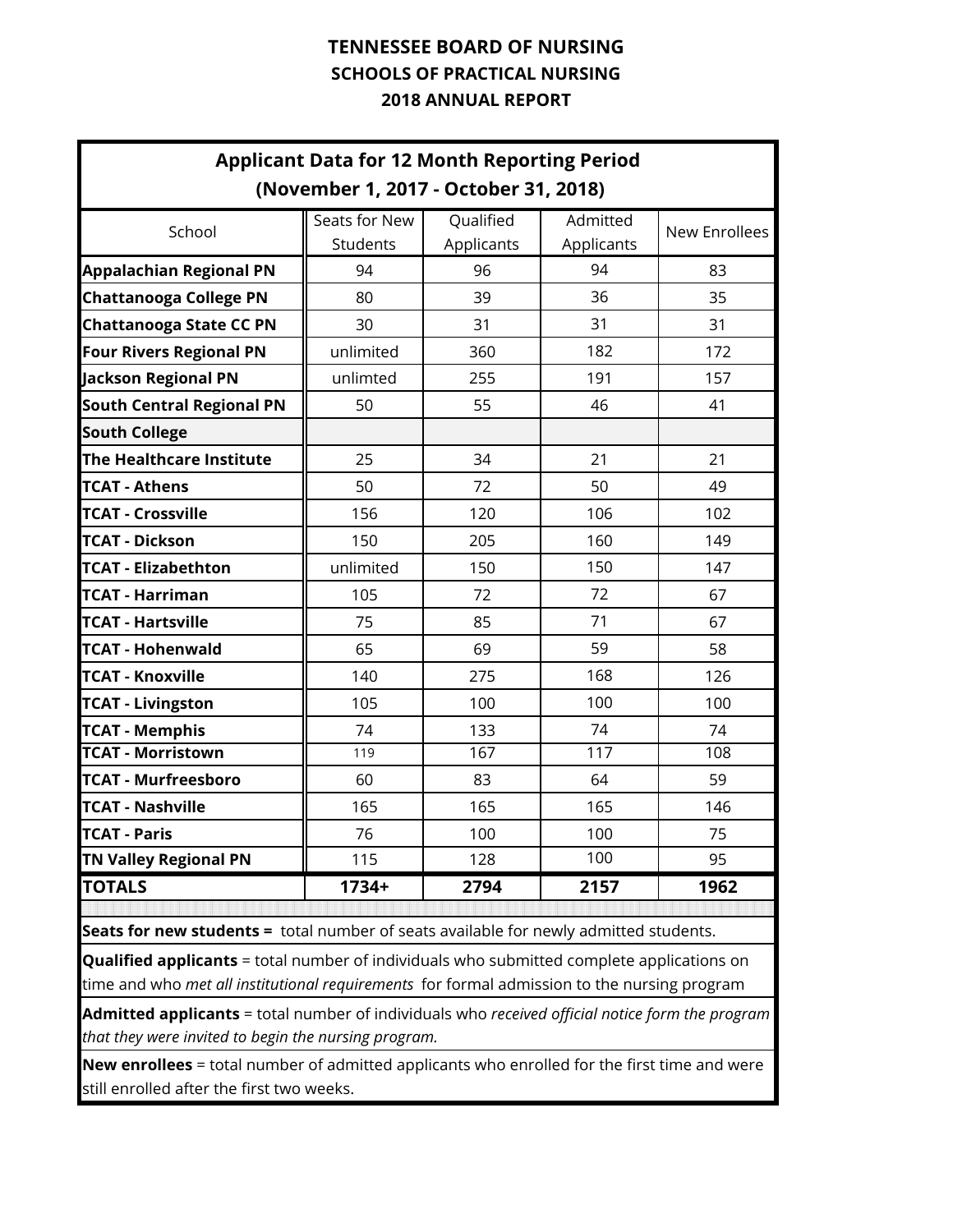|                                |                |          |                |          | <b>ENROLLMENT DATA: FALL TERM CENSUS</b> |             |                         |          |                |          |
|--------------------------------|----------------|----------|----------------|----------|------------------------------------------|-------------|-------------------------|----------|----------------|----------|
| School                         |                | 2014     |                | 2015     | 2016                                     |             |                         | 2017     |                | 2018     |
|                                | Classes        | Enrolled | Classes        | Enrolled | Classes                                  | Enrolled    | Classes                 | Enrolled | Classes        | Enrolled |
| <b>Appalachian Regional PN</b> | $\overline{4}$ | 92       | 4              | 78       | 3                                        | 60          | 2                       | 82       | 3              | 94       |
| <b>Chattanooga College PN</b>  | 1              | 28       | 1              | 44       | 0                                        | $\mathbf 0$ | 2                       | 25       | 2              | 26       |
| <b>Chattanooga State CC PN</b> | 3              | 111      | 3              | 106      | 3                                        | 94          | 1                       | 36       | $\overline{2}$ | 28       |
| <b>Four Rivers Regional PN</b> | 7              | 132      | 8              | 128      | 8                                        | 150         | 8                       | 183      | 9              | 189      |
| Jackson Regional PN            | $\overline{7}$ | 145      | 7              | 168      | $\overline{7}$                           | 167         | 4                       | 98       | 4              | 100      |
| South Central Regional PN      | $\mathbf{1}$   | 24       | 3              | 46       | 3                                        | 45          | $\overline{2}$          | 37       | 2              | 41       |
| The Healthcare Institute       |                |          |                |          |                                          |             |                         |          | 1              | 21       |
| lTCAT - Athens                 | 1              | 39       | 1              | 43       | $\mathbf{1}$                             | 44          | $\mathbf{1}$            | 58       | $\mathbf{1}$   | 49       |
| <b>TCAT - Crossville</b>       | $\overline{2}$ | 44       | 2              | 62       | 2                                        | 80          | 2                       | 56       | 3              | 91       |
| <b>TCAT - Dickson</b>          | 4              | 99       | 4              | 118      | 4                                        | 114         | 5                       | 126      | 5              | 140      |
| <b>TCAT - Elizabethton</b>     | 3              | 159      | 3              | 144      | 3                                        | 151         | 3                       | 137      | 3              | 146      |
| <b>TCAT - Harriman</b>         | $\mathbf{1}$   | 45       | $\overline{2}$ | 63       | 2                                        | 54          | $\overline{2}$          | 45       | 3              | 68       |
| <b>TCAT - Hartsville</b>       | 3              | 67       | 3              | 66       | 2                                        | 43          | 2                       | 63       | 2              | 71       |
| <b>TCAT - Hohenwald</b>        | 3              | 70       | 4              | 67       | 4                                        | 66          | $\overline{4}$          | 80       | 4              | 60       |
| <b>TCAT - Knoxville</b>        | 3              | 114      | 3              | 126      | 4                                        | 109         | $\overline{\mathbf{4}}$ | 109      | 3              | 96       |
| <b>TCAT - Livingston</b>       | 4              | 67       | 4              | 86       | 3                                        | 91          | 3                       | 83       | 3              | 97       |
| <b>TCAT - Memphis</b>          | 4              | 59       | 1              | 66       | $\overline{2}$                           | 71          | $\overline{2}$          | 69       | $\overline{2}$ | 68       |
| <b>TCAT - Morristown</b>       | 4              | 88       | 4              | 87       | 4                                        | 87          | 5                       | 117      | 5              | 101      |
| <b>TCAT - Murfreesboro</b>     | $\mathbf{1}$   | 27       | 3              | 69       | $\overline{2}$                           | 63          | 3                       | 81       | 3              | 82       |
| <b>ITCAT - Nashville</b>       | 3              | 118      | 4              | 128      | 4                                        | 132         | 3                       | 100      | 4              | 123      |
| <b>TCAT - Paris</b>            | $\overline{4}$ | 106      | 3              | 78       | $\overline{4}$                           | 77          | 4                       | 70       | 1              | 27       |
| <b>TN Valley Regional PN</b>   | 4              | 86       | 4              | 108      | 4                                        | 110         | 5                       | 102      | 5              | 95       |
| <b>TOTAL</b>                   | 67             | 1720     | 71             | 1881     | 69                                       | 1808        | 67                      | 1757     | 70             | 1813     |
|                                |                |          |                |          |                                          |             |                         |          |                |          |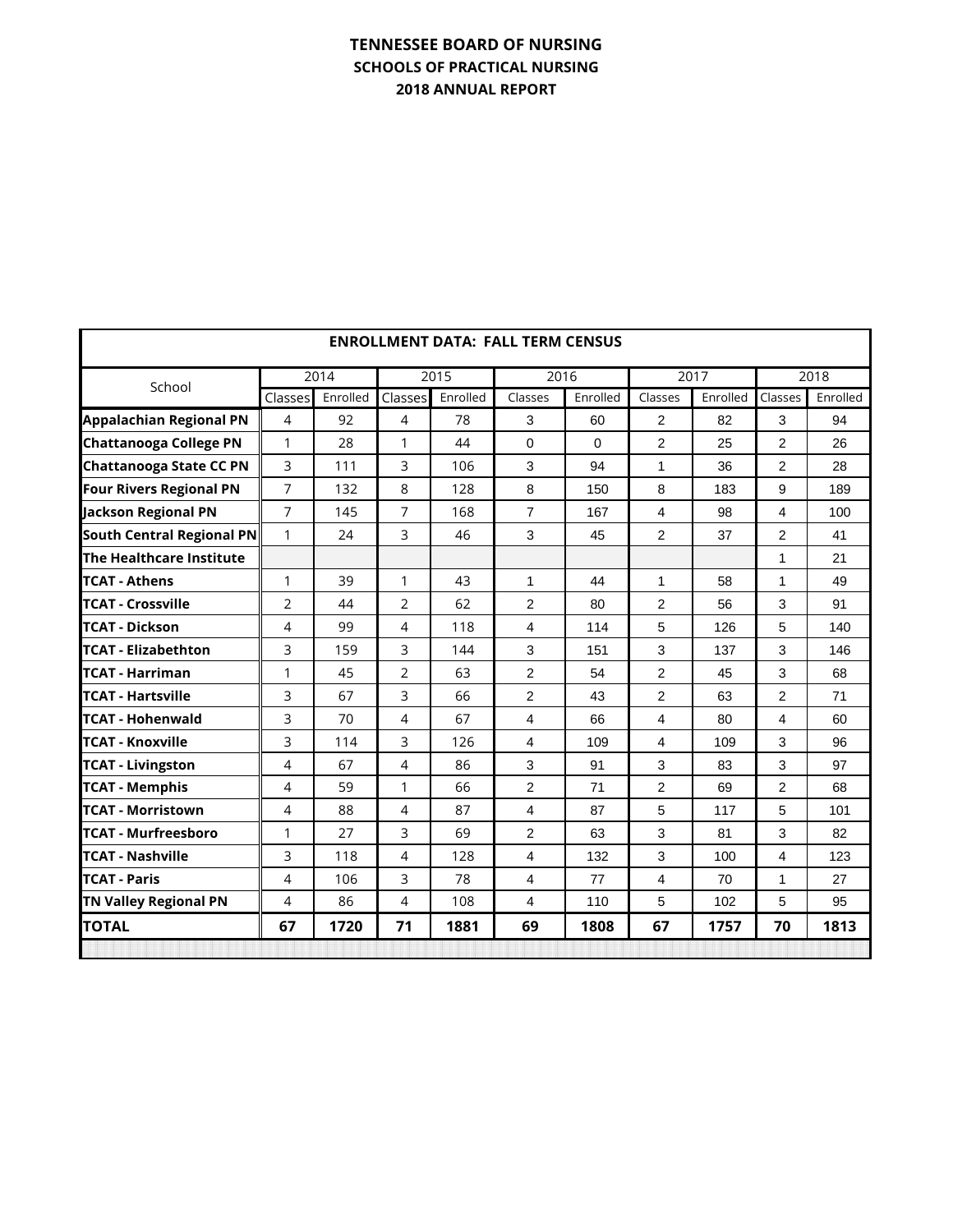|                                   | <b>Graduation Data for 12 Month Reporting Period</b><br>(November 1, 2017 - October 31, 2018) |      |      |                |      |
|-----------------------------------|-----------------------------------------------------------------------------------------------|------|------|----------------|------|
| School                            | 2014                                                                                          | 2015 | 2016 | 2017           | 2018 |
| <b>Appalachian Regional PN</b>    | 47                                                                                            | 76   | 60   | 43             | 49   |
| <b>Chattannoga College PN</b>     | 16                                                                                            | 17   | 20   | $\overline{0}$ | 20   |
| <b>Chattanooga State CC PN</b>    | 89                                                                                            | 101  | 99   | 50             | 18   |
| <b>Four Rivers Regional PN</b>    | 89                                                                                            | 76   | 92   | 144            | 144  |
| <b>Jackson Regional PN</b>        | 111                                                                                           | 110  | 120  | 133            | 136  |
| <b>Plateau-Valley Regional PN</b> | 69                                                                                            | 14   |      |                |      |
| <b>South Central Regional PN</b>  | 21                                                                                            | 17   | 41   | 36             | 32   |
| The Healthcare Institute          |                                                                                               |      |      |                |      |
| <b>TCAT - Athens</b>              | 34                                                                                            | 34   | 38   | 32             | 45   |
| <b>TCAT - Crossville</b>          |                                                                                               | 32   | 39   | 34             | 42   |
| <b>TCAT - Dickson</b>             | 98                                                                                            | 84   | 90   | 107            | 100  |
| <b>TCAT - Elizabethton</b>        | 115                                                                                           | 125  | 115  | 126            | 106  |
| TCAT - Harriman                   |                                                                                               | 32   | 36   | 25             | 31   |
| <b>TCAT - Hartsville</b>          | 64                                                                                            | 51   | 50   | 31             | 48   |
| <b>TCAT - Hohenwald</b>           | 63                                                                                            | 58   | 58   | 62             | 39   |
| <b>TCAT - Knoxville</b>           | 115                                                                                           | 105  | 107  | 82             | 78   |
| <b>TCAT - Livingston</b>          | 72                                                                                            | 58   | 76   | 81             | 72   |
| <b>TCAT - Memphis</b>             | 46                                                                                            | 40   | 46   | 32             | 54   |
| <b>TCAT - Morristown</b>          | 65                                                                                            | 61   | 70   | 70             | 86   |
| <b>TCAT - Murfreesboro</b>        |                                                                                               | 27   | 59   | 48             | 51   |
| <b>TCAT - Nashville</b>           | 84                                                                                            | 80   | 78   | 82             | 57   |
| <b>TCAT - Paris</b>               | 51                                                                                            | 43   | 69   | 48             | 59   |
| <b>TN Valley Regional PN</b>      | 113                                                                                           | 79   | 66   | 86             | 60   |
| <b>TOTAL</b>                      | 1362                                                                                          | 1320 | 1429 | 1352           | 1327 |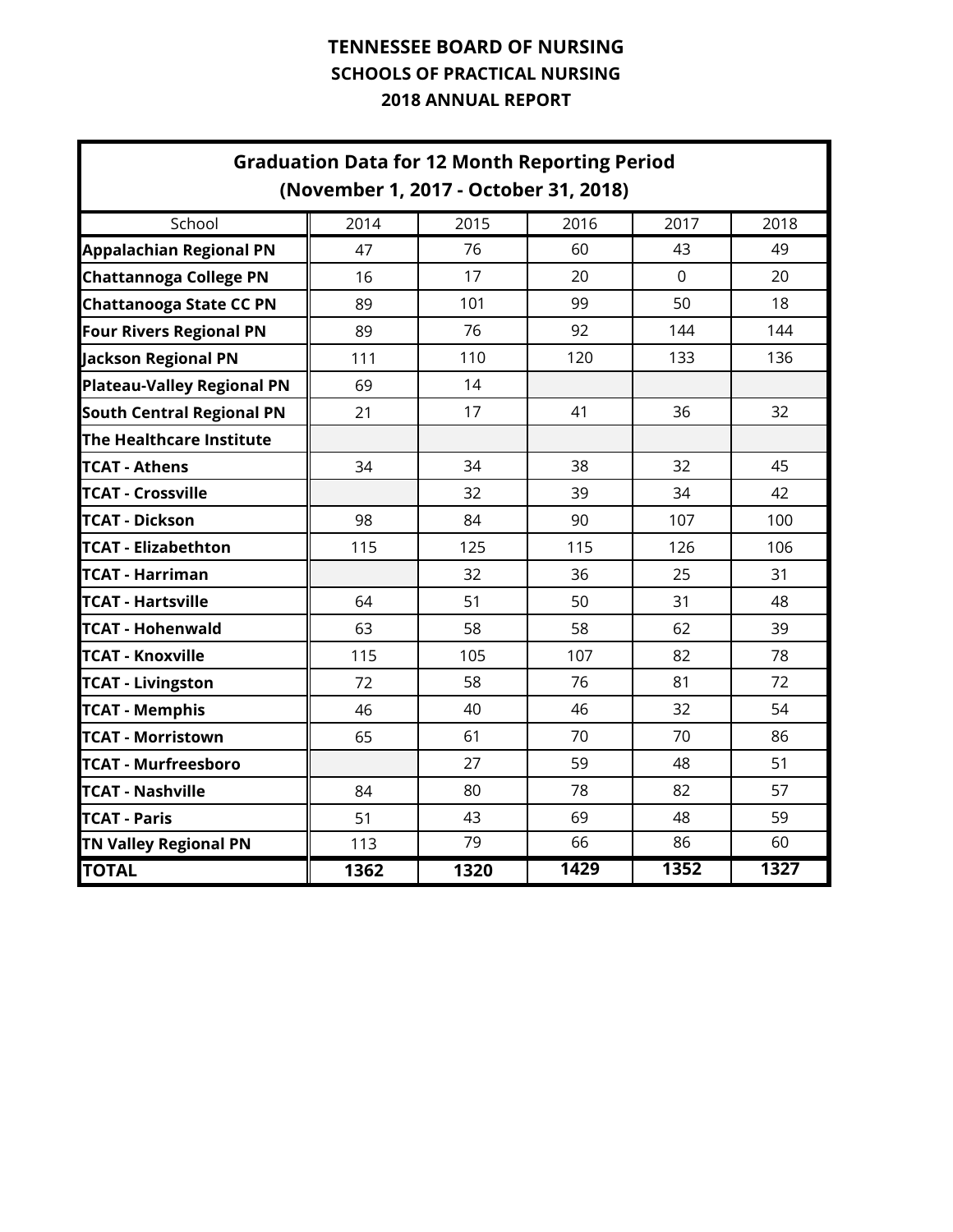|                                 | <b>2018 ADDITIONAL DATA</b> |                        |                                |                                               |  |  |  |  |  |  |  |  |  |
|---------------------------------|-----------------------------|------------------------|--------------------------------|-----------------------------------------------|--|--|--|--|--|--|--|--|--|
| School                          | Articulation<br>Agreements  | <b>Predicator Test</b> | Predictor<br><b>Test Score</b> | <b>Maximum</b><br>Simulation in<br>any course |  |  |  |  |  |  |  |  |  |
| <b>Appalachian Regional PN</b>  | <b>No</b>                   | <b>ATI</b>             | 90%                            | 40%                                           |  |  |  |  |  |  |  |  |  |
| <b>Chattanooga College PN</b>   | No                          | <b>HESI</b>            | 900                            | 0%                                            |  |  |  |  |  |  |  |  |  |
| <b>Chattanooga State CC PN</b>  | No                          | <b>HESI</b>            | 850                            | 25%                                           |  |  |  |  |  |  |  |  |  |
| <b>Four Rivers Regional PN</b>  | No                          | <b>HESI</b>            | 900                            | 50%                                           |  |  |  |  |  |  |  |  |  |
| <b>Jackson Regional PN</b>      | No                          | Kaplan                 | 65%                            | 24%                                           |  |  |  |  |  |  |  |  |  |
| <b>South Central Reg PN</b>     | No                          | Kaplan                 | 65                             | 10%                                           |  |  |  |  |  |  |  |  |  |
| <b>The Healthcare Institute</b> | <b>No</b>                   | <b>HESI</b>            | 80                             | 7%                                            |  |  |  |  |  |  |  |  |  |
| <b>TCAT - Athens</b>            | No                          | Kaplan                 | 70                             | 0%                                            |  |  |  |  |  |  |  |  |  |
| <b>TCAT - Crossville</b>        | No                          | <b>ATI</b>             | Level II                       | 0%                                            |  |  |  |  |  |  |  |  |  |
| <b>TCAT - Dickson</b>           | No                          | <b>HESI</b>            | No Req.                        | 15%                                           |  |  |  |  |  |  |  |  |  |
| <b>TCAT - Elizabethton</b>      | <b>No</b>                   | <b>ATI</b>             | 85%                            | 25%                                           |  |  |  |  |  |  |  |  |  |
| <b>TCAT - Harriman</b>          | No                          | Kaplan                 | 70                             | 10%                                           |  |  |  |  |  |  |  |  |  |
| <b>TCAT - Hartsville</b>        | No                          | None                   | N/A                            | 30%                                           |  |  |  |  |  |  |  |  |  |
| <b>TCAT - Hohenwald</b>         | Yes                         | None                   | N/A                            | 10%                                           |  |  |  |  |  |  |  |  |  |
| <b>TCAT - Knoxville</b>         | Yes                         | ATI                    | 81%                            | 50%                                           |  |  |  |  |  |  |  |  |  |
| <b>TCAT - Livingston</b>        | No                          | ATI                    | 80%                            | 25%                                           |  |  |  |  |  |  |  |  |  |
| <b>TCAT - Memphis</b>           | No                          | Kaplan                 | 75%                            | 10%                                           |  |  |  |  |  |  |  |  |  |
| <b>TCAT - Morristown</b>        | Yes                         | Kaplan                 | 65                             | 25%                                           |  |  |  |  |  |  |  |  |  |
| <b>TCAT - Murfreesboro</b>      | No                          | Kaplan                 | 76                             | 10%                                           |  |  |  |  |  |  |  |  |  |
| <b>TCAT - Nashville</b>         | No                          | None                   | N/A                            | 25%                                           |  |  |  |  |  |  |  |  |  |
| <b>TCAT - Paris</b>             | No                          | <b>HESI</b>            | 850                            | 50%                                           |  |  |  |  |  |  |  |  |  |
| <b>TN Valley Regional PN</b>    | No                          | <b>HESI</b>            | 850                            | 25%                                           |  |  |  |  |  |  |  |  |  |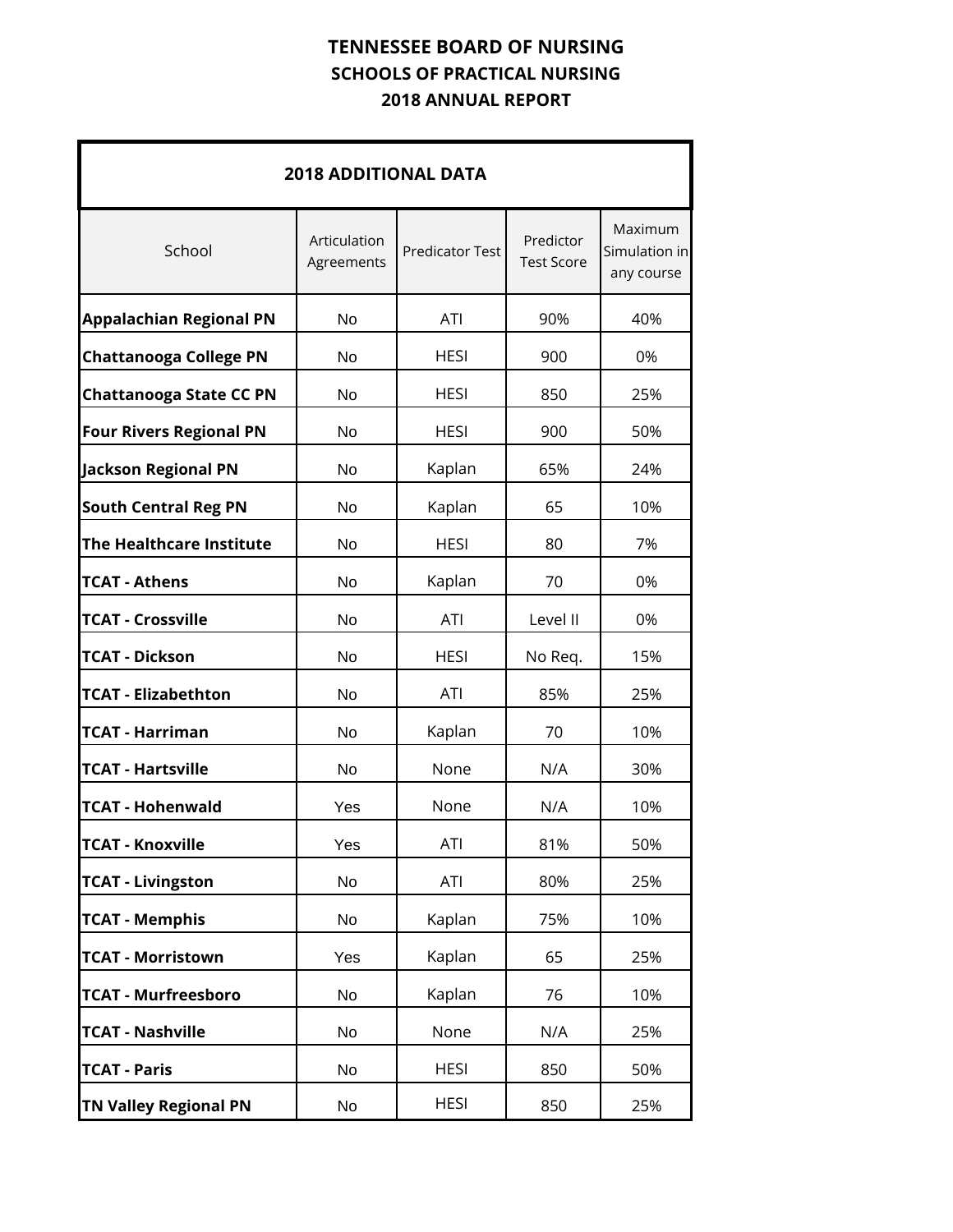#### **FULL-TIME FACULTY**

| School                           | Full-time faculty |                |                |                | Age of faculty |                | By Highest Nursing Degree |                |          |                |                |                |             |
|----------------------------------|-------------------|----------------|----------------|----------------|----------------|----------------|---------------------------|----------------|----------|----------------|----------------|----------------|-------------|
|                                  | Number            | Vacancy        | $30$ yr        | $31 - 40$      | 41-50          | $51 - 60$      | 61-70                     | $>70$ yr       | Diploma  | AD             | <b>BSN</b>     | <b>MSN</b>     | Doc.        |
| <b>Appalachian Regional PN</b>   | 5                 | 0              | $\mathbf{0}$   | $\Omega$       | 3              | $\overline{2}$ | $\Omega$                  | $\Omega$       | $\Omega$ | 1              | 4              | $\Omega$       | $\mathbf 0$ |
| <b>Chattanooga College PN</b>    | $\overline{2}$    | $\Omega$       | $\mathbf 0$    | 1              | $\Omega$       | $\mathbf{1}$   | $\Omega$                  | $\Omega$       | $\Omega$ | $\Omega$       | $\overline{2}$ | $\Omega$       | $\Omega$    |
| <b>Chattanooga State CC PN</b>   | 5                 | 1              | $\mathbf{0}$   | $\overline{2}$ | 1              | $\overline{2}$ | $\Omega$                  | $\Omega$       | $\Omega$ | $\Omega$       | 4              | 1              | 0           |
| <b>Four Rivers Regional PN</b>   | 9                 | $\Omega$       | $\mathbf{0}$   | 4              | 3              | 1              | $\mathbf{1}$              | $\Omega$       | $\Omega$ | 5              | 4              | $\Omega$       | $\Omega$    |
| Jackson Regional PN              | $\overline{7}$    | 1              | $\mathbf{0}$   | $\mathbf{1}$   | $\overline{2}$ | 4              | $\Omega$                  | $\Omega$       | $\Omega$ | 2              | 4              | 0              | 1           |
| <b>South Central Regional PN</b> | 3                 | 0              | $\mathbf{0}$   | $\mathbf{1}$   | 1              | $\mathbf{1}$   | $\mathbf{0}$              | $\Omega$       | $\Omega$ | 1              | $\overline{2}$ | 0              | $\mathbf 0$ |
| The Healthcare Institute         | $\overline{2}$    | 0              | $\mathbf{0}$   | $\mathbf{1}$   | 1              | $\mathbf{1}$   | $\mathbf{0}$              | $\Omega$       | 0        | 1              | $\Omega$       | 1              | $\mathbf 0$ |
| <b>TCAT - Athens</b>             | 3                 | 0              | $\mathbf{0}$   | $\mathbf{1}$   | 0              | $\mathbf{1}$   | $\mathbf{1}$              | $\Omega$       | $\Omega$ | 1              | $\overline{2}$ | 0              | $\Omega$    |
| <b>TCAT - Crossville</b>         | 4                 | 0              | $\mathbf{0}$   | $\mathbf{1}$   | 1              | $\overline{2}$ | $\Omega$                  | $\Omega$       | $\Omega$ | $\Omega$       | 3              | $\mathbf{1}$   | $\mathbf 0$ |
| <b>TCAT - Dickson</b>            | $\overline{7}$    | 0              | $\mathbf{1}$   | $\mathbf{0}$   | 3              | 3              | $\mathbf{0}$              | $\mathbf{0}$   | $\Omega$ | 4              | $\overline{2}$ | $\mathbf{1}$   | 0           |
| <b>TCAT - Elizabethton</b>       | 5                 | $\overline{2}$ | $\mathbf{0}$   | 1              | 1              | $\overline{2}$ | $\mathbf{1}$              | $\Omega$       | $\Omega$ | 1              | $\overline{2}$ | $\overline{2}$ | $\Omega$    |
| <b>TCAT - Harriman</b>           | $\overline{2}$    | $\overline{2}$ | $\mathbf{0}$   | 1              | 1              | $\mathbf{0}$   | $\Omega$                  | $\Omega$       | $\Omega$ | 0              | $\overline{2}$ | 0              | $\mathbf 0$ |
| <b>TCAT - Hartsville</b>         | 3                 | 0              | $\mathbf 0$    | $\Omega$       | $\overline{2}$ | 1              | $\Omega$                  | $\Omega$       | $\Omega$ | $\overline{2}$ | $\mathbf{1}$   | 0              | $\Omega$    |
| <b>TCAT - Hohenwald</b>          | 5                 | 0              | $\mathbf 0$    | $\mathbf{0}$   | 1              | 3              | $\mathbf{1}$              | $\mathbf{0}$   | 0        | 3              | $\overline{2}$ | 0              | $\mathbf 0$ |
| <b>TCAT - Knoxville</b>          | $\overline{7}$    | 0              | $\mathbf{0}$   | $\Omega$       | 1              | 4              | $\mathbf{1}$              | 1              | 1        | $\Omega$       | 5              | 1              | $\Omega$    |
| <b>TCAT - Livingston</b>         | 4                 | 0              | $\mathbf{1}$   | $\mathbf{0}$   | 0              | $\overline{2}$ | $\mathbf{1}$              | $\Omega$       | $\Omega$ | $\overline{2}$ | $\overline{2}$ | 0              | $\mathbf 0$ |
| <b>TCAT - Memphis</b>            | 5                 | 0              | $\mathbf 0$    | 1              | 3              | 0              | $\mathbf{1}$              | $\Omega$       | $\Omega$ | 0              | 3              | $\overline{2}$ | $\mathbf 0$ |
| <b>TCAT - Morristown</b>         | 8                 | 0              | $\mathbf 0$    | $\Omega$       | 3              | 3              | $\overline{2}$            | $\Omega$       | $\Omega$ | $\overline{2}$ | 5              | 1              | $\Omega$    |
| <b>TCAT - Murfreesboro</b>       | 4                 | 0              | $\mathbf 0$    | $\mathbf{1}$   | $\Omega$       | $\overline{2}$ | $\mathbf{1}$              | $\Omega$       | $\Omega$ | $\mathbf{1}$   | $\overline{2}$ | 1              | $\Omega$    |
| <b>TCAT - Nashville</b>          | 10                | 0              | $\mathbf{0}$   | 1              | 3              | 4              | $\mathbf{1}$              | 1              | 0        | 3              | 4              | 3              | 0           |
| <b>TCAT - Paris</b>              | 6                 | 0              | $\mathbf{0}$   | $\overline{2}$ | 3              | $\mathbf{1}$   | $\mathbf{0}$              | $\Omega$       | $\Omega$ | 4              | $\overline{2}$ | 0              | $\Omega$    |
| <b>TN Valley Regional PN</b>     | 6                 | 1              | $\mathbf 0$    | $\mathbf{1}$   | $\overline{2}$ | $\overline{2}$ | $\mathbf{1}$              | $\Omega$       | $\Omega$ | 4              | $\overline{2}$ | $\Omega$       | $\Omega$    |
| <b>TOTALS</b>                    | 112               | 7              | $\overline{2}$ | 20             | 35             | 42             | 12                        | $\overline{2}$ | 1        | 37             | 59             | 14             | 1           |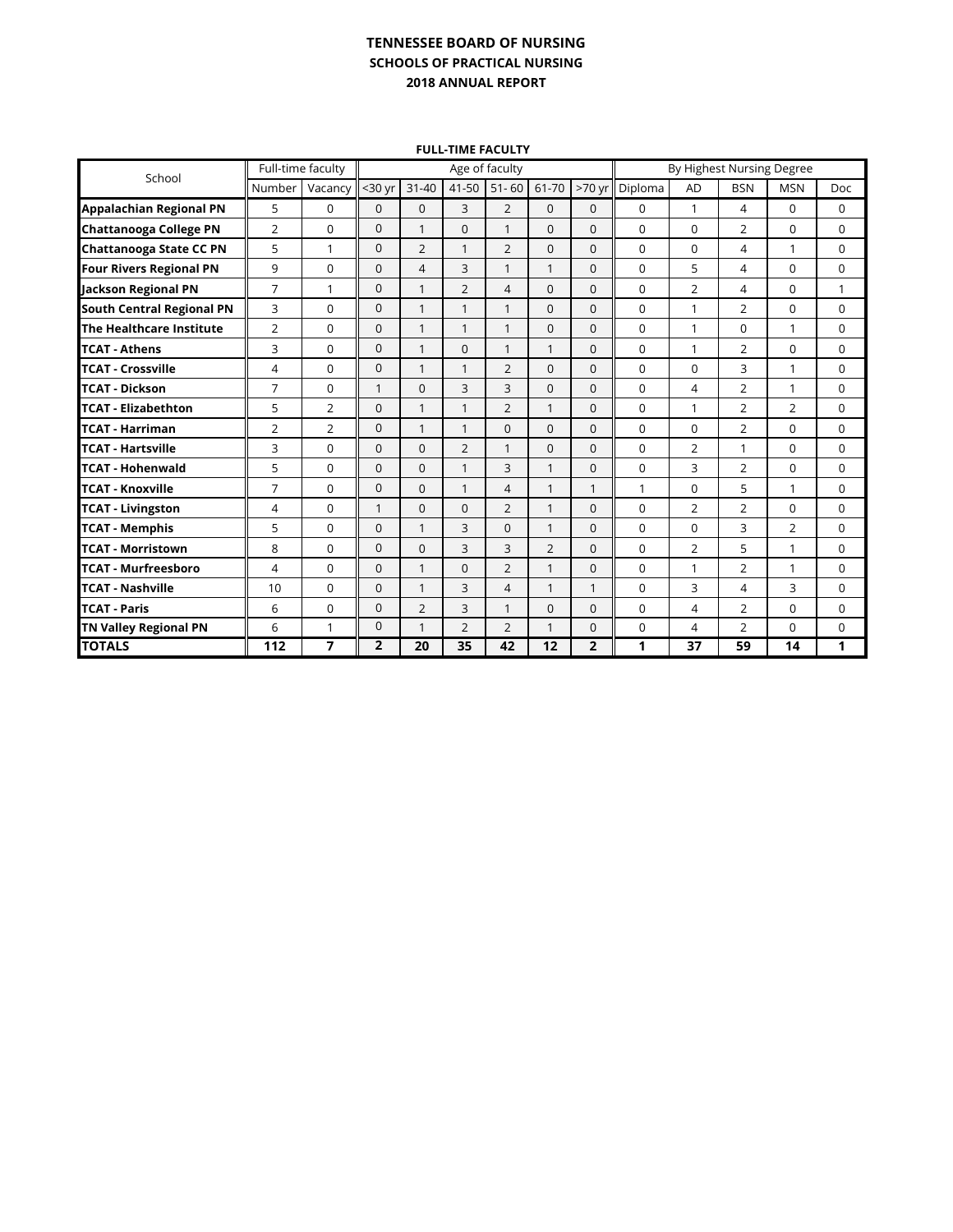**PART-TIME FACULTY**

| School                                      |                | <b>PT Faculty</b> | <b>Age of Faculty</b>   |                |                |                |                 | <b>By Highest Nursing Degree</b> |                |                |                |                |              |
|---------------------------------------------|----------------|-------------------|-------------------------|----------------|----------------|----------------|-----------------|----------------------------------|----------------|----------------|----------------|----------------|--------------|
|                                             | Number         | Vacancy           | $30$ yr                 | $31 - 40$      | $41 - 50$      | $51 - 60$      | 61-70           | >70 yr                           | Diploma        | <b>AD</b>      | <b>BSN</b>     | <b>MSN</b>     | Doc          |
| <b>Appalachian Regional</b>                 |                |                   |                         |                |                |                |                 |                                  |                |                |                |                |              |
| <b>PN</b>                                   | $\mathbf{1}$   | $\overline{2}$    | $\mathbf 0$             | 1              | $\Omega$       | $\mathbf{0}$   | $\Omega$        | $\mathbf 0$                      | $\mathbf 0$    | 1              | 1              | $\Omega$       | 0            |
| <b>Chattanooga College</b>                  |                |                   |                         |                |                |                |                 |                                  |                |                |                |                |              |
| PN                                          | 6              | $\mathbf 0$       | $\mathbf 0$             | 2              | $\mathbf{0}$   | $\overline{2}$ | $\overline{2}$  | $\mathbf 0$                      | $\mathbf 0$    | 1              | 4              | $\mathbf{1}$   | $\mathbf{1}$ |
| <b>Chattanooga State CC</b>                 |                |                   |                         |                |                |                |                 |                                  |                |                |                |                |              |
| PN                                          | $\mathbf 0$    | $\mathbf 0$       | $\mathbf 0$             | $\mathbf 0$    | $\mathbf{0}$   | $\mathbf{0}$   | $\mathbf{0}$    | $\mathbf 0$                      | 0              | 0              | 0              | 0              | 0            |
| <b>Four Rivers Regional</b><br>lΡN          |                |                   |                         |                |                |                |                 |                                  |                | 6              |                |                |              |
|                                             | $\overline{7}$ | 6                 | 0                       | 2              | 3              | $\mathbf{1}$   | $\mathbf{1}$    | 0                                | 0              |                | 1              | 0              | 0            |
| Jackson Regional PN<br><b>South Central</b> | $\overline{7}$ | $\mathbf{1}$      | $\mathbf{1}$            | 2              | $\overline{2}$ | $\overline{2}$ | $\Omega$        | $\Omega$                         | $\mathbf 0$    | 4              | 3              | $\Omega$       | $\mathbf 0$  |
| <b>Regional PN</b>                          | $\mathbf{1}$   | 1                 | $\mathbf 0$             | $\mathbf 0$    | 1              | 0              | $\mathbf{0}$    | $\overline{0}$                   | 0              | 1              | 1              | 0              | $\mathbf 0$  |
| <b>South College</b>                        |                |                   |                         |                |                |                |                 |                                  |                |                |                |                |              |
| <b>The Healthcare</b>                       |                |                   |                         |                |                |                |                 |                                  |                |                |                |                |              |
| Institute                                   | 3              | $\mathbf{1}$      | $\overline{0}$          | $\mathbf{1}$   | 1              | $\mathbf{0}$   | 1               | $\overline{0}$                   | 0              | $\overline{0}$ | 1              | $\overline{2}$ | 0            |
| <b>TCAT - Athens</b>                        | $\mathbf{1}$   | $\Omega$          | $\mathbf 0$             | 1              | $\Omega$       | $\Omega$       | $\Omega$        | $\mathbf 0$                      | $\mathbf 0$    | $\mathbf{1}$   | 0              | $\Omega$       | 0            |
| <b>TCAT - Crossville</b>                    | $\overline{7}$ | $\Omega$          | $\mathbf 0$             | $\mathbf 0$    | $\Omega$       | 1              | 3               | 3                                | 0              | 2              | 5              | $\Omega$       | 0            |
| <b>TCAT - Dickson</b>                       | 6              | $\mathbf 0$       | $\mathbf 0$             | 1              | 3              | $\mathbf{0}$   | $\overline{2}$  | $\overline{0}$                   | 0              | $\overline{2}$ | 4              | 0              | 0            |
| <b>TCAT - Elizabethton</b>                  | 9              | $\mathbf 0$       | $\mathbf{1}$            | 2              | 3              | $\Omega$       | $\mathbf{1}$    | $\overline{2}$                   | 0              | 3              | 6              | $\Omega$       | $\mathbf 0$  |
| TCAT - Harriman                             | 5              | $\overline{2}$    | $\mathbf{1}$            | 1              | 1              | 1              | $\mathbf{1}$    | $\Omega$                         | $\overline{2}$ | $\overline{2}$ | 1              | $\Omega$       | $\Omega$     |
| <b>TCAT - Hartsville</b>                    | 3              | $\Omega$          | $\mathbf 0$             | $\Omega$       | $\mathbf{1}$   | $\Omega$       | $\Omega$        | $\overline{2}$                   | $\Omega$       | $\overline{2}$ | $\mathbf{1}$   | $\Omega$       | $\Omega$     |
| <b>TCAT - Hohenwald</b>                     | $\mathbf{1}$   | $\overline{0}$    | $\mathbf 0$             | $\mathbf 0$    | $\mathbf{0}$   | 1              | $\overline{0}$  | $\overline{0}$                   | 0              | 1              | $\mathbf{1}$   | 0              | $\mathbf 0$  |
| <b>TCAT - Knoxville</b>                     | 6              | $\mathbf 0$       | $\mathbf 0$             | $\mathbf 0$    | $\mathbf{1}$   | $\overline{2}$ | 3               | $\mathbf{0}$                     | $\mathbf{1}$   | $\overline{0}$ | $\overline{4}$ | $\mathbf{1}$   | $\mathbf 0$  |
| <b>TCAT - Livingston</b>                    | $\mathbf{1}$   | $\mathbf 0$       | $\mathbf 0$             | $\mathbf 0$    | $\overline{0}$ | $\mathbf{0}$   | $\mathbf{1}$    | $\overline{0}$                   | 0              | 1              | $\mathbf{1}$   | 0              | $\mathbf 0$  |
| <b>TCAT - Memphis</b>                       | $\overline{2}$ | $\Omega$          | $\mathbf 0$             | $\mathbf 0$    | $\Omega$       | $\Omega$       | $\overline{2}$  | $\Omega$                         | $\mathbf 0$    | $\mathbf 0$    | 2              | $\Omega$       | 0            |
| <b>TCAT - Morristown</b>                    | $\overline{4}$ | $\Omega$          | $\mathbf 0$             | $\mathbf{1}$   | $\mathbf{1}$   | $\Omega$       | $\overline{2}$  | $\Omega$                         | 0              | $\mathbf{1}$   | $\overline{2}$ | $\mathbf{1}$   | $\mathbf 0$  |
| <b>TCAT - Murfreesboro</b>                  | $\overline{4}$ | $\overline{0}$    | $\mathbf 0$             | $\mathbf{1}$   | 3              | $\mathbf{0}$   | $\mathbf 0$     | $\overline{0}$                   | 0              | $\overline{2}$ | $\overline{2}$ | 0              | $\mathbf 0$  |
| <b>TCAT - Nashville</b>                     | $\overline{4}$ | $\overline{0}$    | $\overline{0}$          | 3              | $\mathbf{1}$   | $\Omega$       | $\Omega$        | $\overline{0}$                   | 0              | $\mathbf{1}$   | 1              | $\overline{2}$ | $\mathbf 0$  |
| <b>TCAT - Paris</b>                         | $\Omega$       | $\Omega$          | $\overline{0}$          | $\mathbf 0$    | $\mathbf{0}$   | $\Omega$       | $\Omega$        | $\Omega$                         | $\Omega$       | $\mathbf 0$    | $\Omega$       | $\Omega$       | 0            |
| <b>TN Valley Regional</b>                   |                |                   |                         |                |                |                |                 |                                  |                |                |                |                |              |
| <b>PN</b>                                   | 6              | 2                 | $\mathbf 0$             | $\overline{2}$ | 1              | 1              | $\overline{2}$  | 0                                | 0              | 5              | 1              | 0              | 0            |
| <b>TOTALS</b>                               | 84             | 15                | $\overline{\mathbf{3}}$ | 20             | 22             | 11             | $\overline{21}$ | 7                                | 3              | 36             | 42             | 7              | 1            |